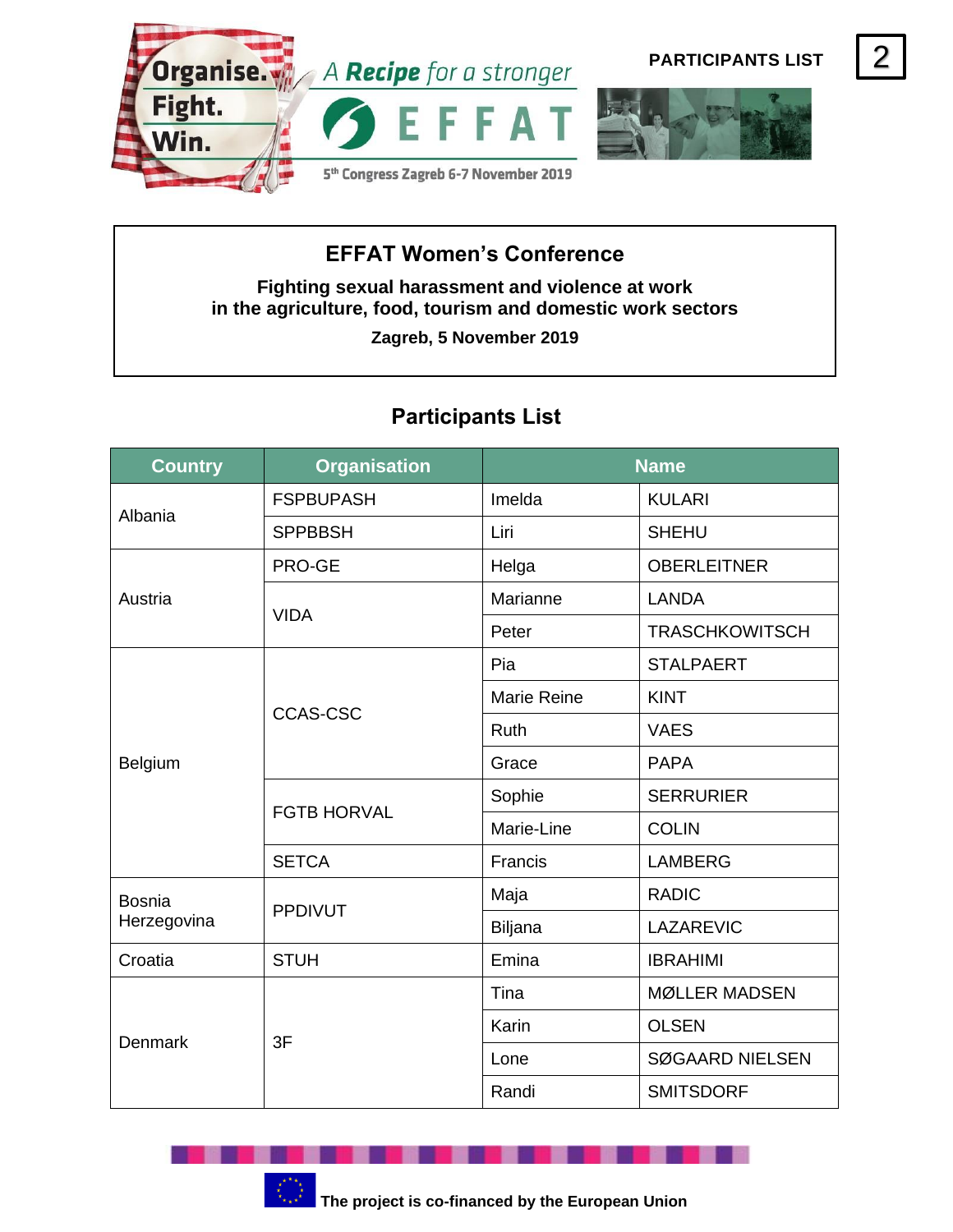· **O** EFFAT

|                      | 3F                        | Jeanne           | <b>TINGLEFF</b>     |
|----------------------|---------------------------|------------------|---------------------|
| Finland              | <b>PAM</b>                | Merja            | <b>LEHTO</b>        |
|                      |                           | Merja            | <b>VIHERSALO</b>    |
| France               | <b>CFTC Agri</b>          | Claire           | <b>ETINEAU</b>      |
|                      | FGA-CFDT                  | Fabien           | <b>GUIMBRETIÈRE</b> |
| Germany              | <b>NGG</b>                | Conny            | <b>FELTEN</b>       |
|                      |                           | Suzann           | <b>DRÄTHER</b>      |
|                      |                           | Claudia          | <b>TIEDGE</b>       |
|                      | <b>UNITE</b>              | Neelam           | <b>VERMA</b>        |
|                      |                           | Mary             | <b>CALLAGHAN</b>    |
| <b>Great Britain</b> |                           | Claire           | <b>TREVOR</b>       |
|                      |                           | Debi             | <b>BELL</b>         |
|                      |                           | Marissa          | <b>BEGONIA</b>      |
| Iceland              | SGS / NU HRCT             | Kristjan         | <b>BRAGASON</b>     |
| Italy                | <b>FIST-CISL</b>          | Elena Maria      | <b>VANELLI</b>      |
|                      | <b>FILCAMS-CGIL</b>       | Francesca        | <b>GRASSINI</b>     |
|                      | <b>FAI-CISL</b>           | Ermanno          | <b>BONALDO</b>      |
|                      | <b>FLAI-CGIL</b>          | Anna             | <b>LEPORE</b>       |
|                      |                           | Silvia           | <b>CICERCHIA</b>    |
|                      | <b>CONFEDERDIA</b>        | Loredana         | <b>PESOLI</b>       |
| Netherlands          | FNV MDW                   | Herrie           | <b>HOOGENBOOM</b>   |
|                      |                           | Malu             | <b>VILLANUEVA</b>   |
| Norway               | <b>NNN</b>                | Anne Berit Aker  | <b>HANSEN</b>       |
|                      |                           | Ingunn           | <b>EKREMSÆTER</b>   |
|                      | <b>FELLESFORBUNDET</b>    | <b>Tove Rita</b> | MELGÀRD             |
| Serbia               | <b>GS PUT NEZAVISNOST</b> | Emira            | <b>AZIROVIĆ</b>     |
| Slovakia             | <b>OZPSR</b>              | Magdaléna        | <b>MELLENOVÁ</b>    |
| Spain                | <b>UGT-FICA</b>           | Laura            | <b>MÉNDEZ</b>       |
|                      | UGT-FeSMC                 | Juana            | <b>GREGORI</b>      |
|                      | <b>CCOO Servicios</b>     | Pilar            | <b>RATO</b>         |



. .

. . . . . . .